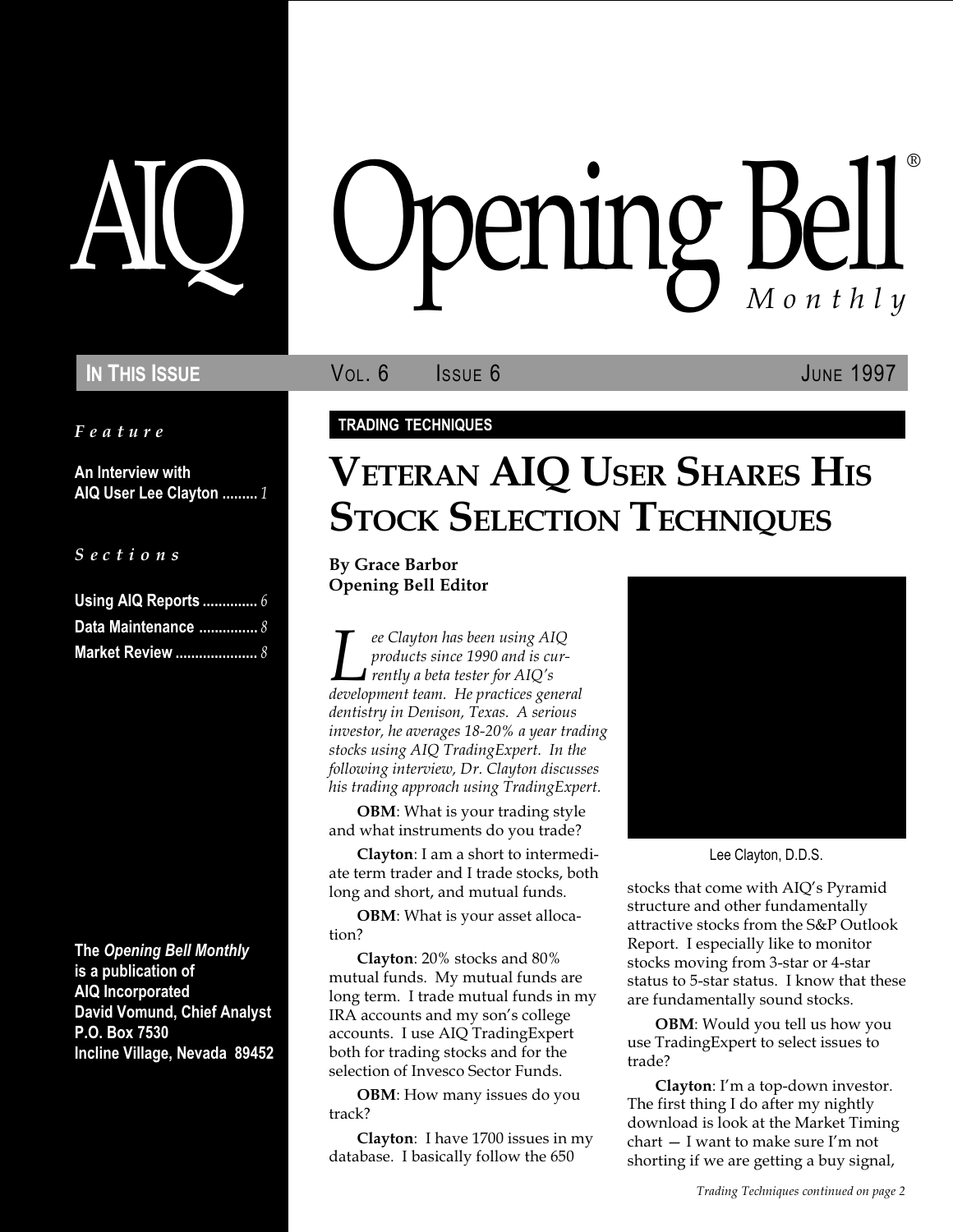## AIQ Opening Bell

#### TRADING TECHNIQUES continued ...

or not buying long when there's a major sell signal. I check the Volume, MACD, Phase, Trend Score, and Directional Movement indicators on the markets. I also look at the Advance/Decline Line and the Advance/Decline Indicator on the DJIA to see if there's any breakdown or breakout. I will draw trendlines on indicators that may be breaking out or breaking down.

Next, I look at the Market Log. Specifically I look at the US (Unconfirmed Signal Ratio) and WAL (Weighted Action List Confirmed Signal Ratio). I believe that these numbers are <u>as important</u> as the Expert Rating on the market. I want to make sure a market buy signal is coming with a very bullish US and at least a positive WAL number. If there's a buy signal with a neutral US, that tells me that even if there is a bit of an up move there is no fire power to propel it. If there is a 95 buy signal and a large US number  $-80$  or  $90 -$  there are a lot of stocks with buy signals and enough fire power ready to push the market up.

OBM: What do you do after checking the Market Timing chart?

Clayton: I look at the Delta Trend Scores at the bottom of the Market Log to see what sectors are starting to move. Then I look for groups ready

#### PLEASE SEND CORRESPONDENCE TO:

Opening Bell Monthly G.R. Barbor, Editor P.O. Box 7530 Incline Village, NV 89452

AIQ Opening Bell Monthly does not intend to make trading recommendations, nor do we publish, keep or claim any track records. It is designed as a serious tool to aid investors in their trading decisions through the use of AIQ software and an increased familiarity with technical indicators and trading strategies. AIQ reserves the right to use or edit submissions.

For subscription information, phone 1-800-332-2999 or 1-702-831-2999. © 1992-1997, AIQ Systems

to move by checking the Group Analysis Report and finding groups with large Delta Trend Scores, 50 to 80 point moves from the day before. These are usually found in the middle of the Group Analysis Report.

Next, I scan my database using the Weighted Action List to find stocks that have Expert Ratings greater than 95 in the last five to six days. I build a tag list of these stocks, then I check the chart of each stock looking for Delta Trend Scores that have moved 80 points in the last four to five days. I also like to see stocks

I want to see a jump in the Trend Score, as much as 80 points. It seems to me that Trend Score leads price action...something is happening in the stock before the price starts to move."

> under accumulation  $-$  with the OBV, Money Flow, and Accumulation/ Distribution indicators all turning up or already turned up and starting to lead the price movement. If I don't see *all three* of these indicators moving up, I usually move on to another security.

OBM: Where do you find the Delta Trend Scores on stocks?

Clayton: I use the Trend Score indicator. When looking at the charts of stocks on my tag list, I will have the stock in the top window and in the window below I will plot the MACD, Money Flow, OBV, and Trend Score. I use my left arrow key and go back one day at a time and evaluate the change in the Trend Score over four or five days. I want to see a jump in the Trend Score, as much as 80 points. It seems to me that Trend Score leads price action. It's a composite of several different directional indicators and it can show you that something is happening in the stock before the price starts to move. The way I determine the Delta Trend Score is to see how much the Trend Score has changed from the

day before.

Editor's Note: The Trend Score indicator is computed by combining the values of six trend-following indicators MACD, Directional Movement, Positive Volume, Volume Accumulation, ADX/ADXR, and On Balance Volume. A special expert system developed by AIQ founder Dr. J. D. Smith computes Trend Score from the values of these indicators.

OBM: When you find a stock that meets all your criteria, do you add it to your portfolio?

> Clayton: I will if I have a position open. Or, I will put it on a list and watch it.

**OBM**: When would you actually buy it?

Clayton: When I see price movement in the direction of the Trend Score. A lot of times I will set a buy entry point a little higher

(i.e., 1/4 pt. from where I determine the breakout to be).

**OBM**: Do you have in your portfolio a limited number of stocks?

Clayton: I usually will maintain five positions at a time. However, if I find a really good stock, I don't have a problem adding it.

OBM: Which AIQ reports do you use and how do they fit into your trading process?

Clayton: I use several reports as screening devices for stock ideas. I check the Point & Figure Breakout report and if a stock breaks out, I look at it with the other indicators that I use. I also get ideas from the Price Volume Divergence report which shows stocks that are down in price but the OBV and Money Flow are heading in the other direction, indicating that the stock is under accumulation. I also look at the Persistence of Money Flow because this report also reflects accumulation.

When scanning these reports, if I don't recognize the company name, I seldom look further at the stock. If it's a company name that I know,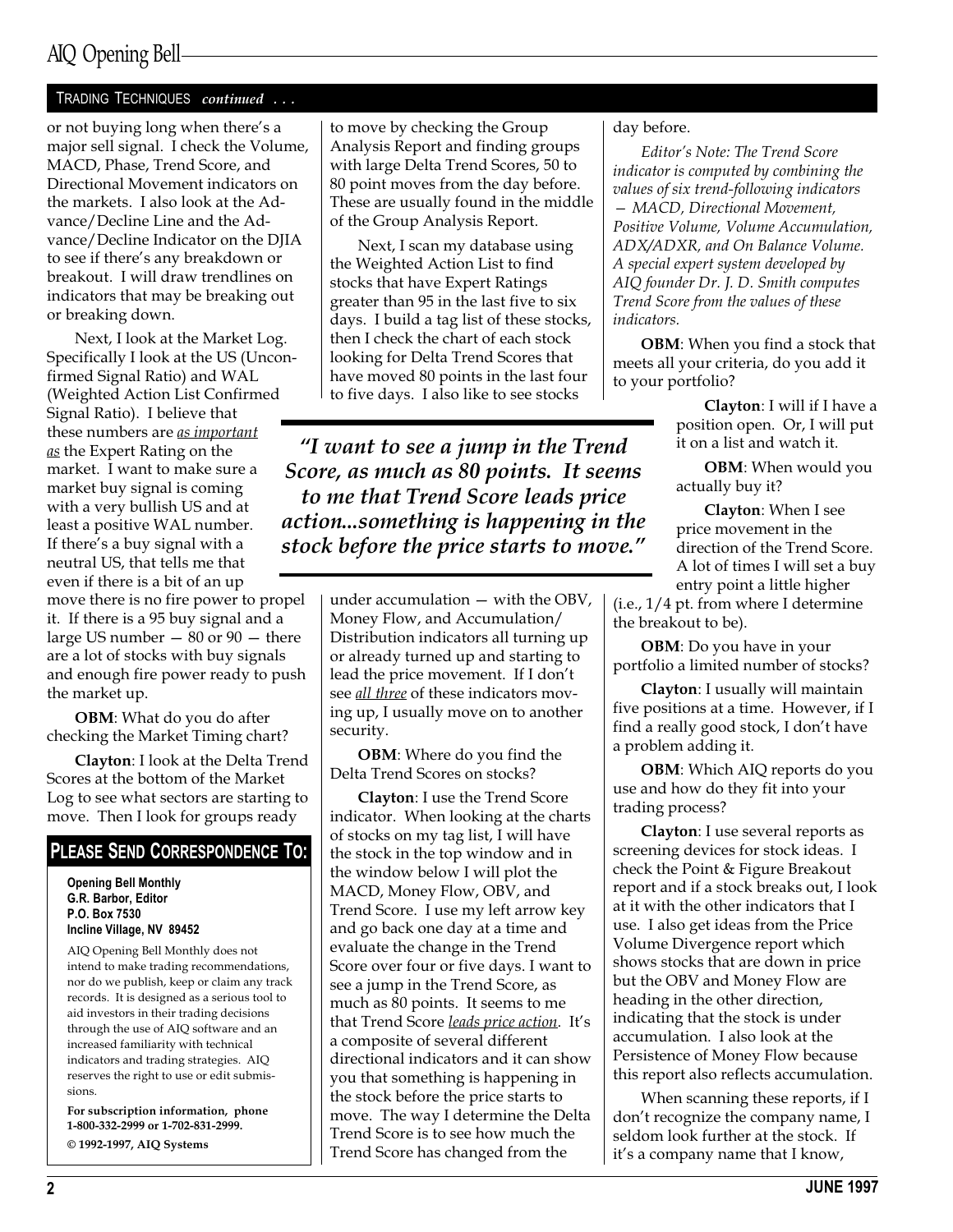### TRADING TECHNIQUES continued ...

such as International Paper, Phelps Dodge, JP Morgan, or Chevron, I will look at a chart of the stock. If I have a choice, I am going to trade a company that I know something about, or one that's an S&P 4-star or 5-star stock.

OBM: What are your criteria for shorting?

Clayton: I look for a stock that has penetrated its 50-day moving average on large volume, with the Price Phase turning around at the same time and heading down. It always adds to my confidence level if the stock is in a group and sector that is breaking down on the MACD and the Price Phase. When a stock takes a plunge through the 50-day moving average on heavier than normal volume, a lot of people will short that stock or sell it.

OBM: Do you have to be on a market timing sell signal to short?

Clayton: No, but if I am not on a sell signal I like to be a good ways away from an AIQ buy signal. If it is six weeks since an AIQ buy signal, then I do not have a problem with a short if I see something that meets my criteria, especially if the stock's group and sector are also turning down.

OBM: Are there any other features of TradingExpert that you use?

Clayton: I use the AIQ Fundamentals module. When I have found a stock that I am interested in purchasing, I will hit the F key and bring up the fundamental data window. I am not interested in buying stocks that have a PE of 50, 60, or  $70 - I$ would rather stay down in the 25 to 30 range or lower. I like to see that there are Earnings  $-$  I check the Growth Rate of the company and the PE.

OBM: Is there anything else that you use?

Clayton: I use a data management product called ConnectR Utilities developed for use with TradingExpert by AIQ user Dennis Nichols, whom I met at an AIQ



## Applied Materials (AMAT)

Entry: Bought long 4/24/97 & 5/01/97 Exit: Still holding

AMAT is an example of a recently entered long position. From early January through most of April, AMAT had traded in range between 44 and 55. In late April, AMAT showed up on the Weighted Action List (98-0 upside ER on 4/23/97). At this time, the stock met most of Clayton's buy criteria: OBV, MACD and Money Flow were rising, and the Trend Score had recently moved more than 90 points in the upside direction. On 4/23/97, in addition to recording the Expert Rating buy signal, the stock broke above its 50-day MA. The next day, 4/24/97, Clayton entered a long position. On 5/1/97, he added to his position when the stock moved above the near term resistance trendline at 55.

seminar. It's a program that you install as a TradingExpert utility. ConnectR has five modules, and the two I use most are JudgeTD for removing low quality stocks and LisTesT for testing AIQ reports.

Trading Techniques continued on page 4 It's important that you have good data to work with, and the JudgeTD module helps me to remove low quality stocks from my database. JudgeTD checks first to see if my data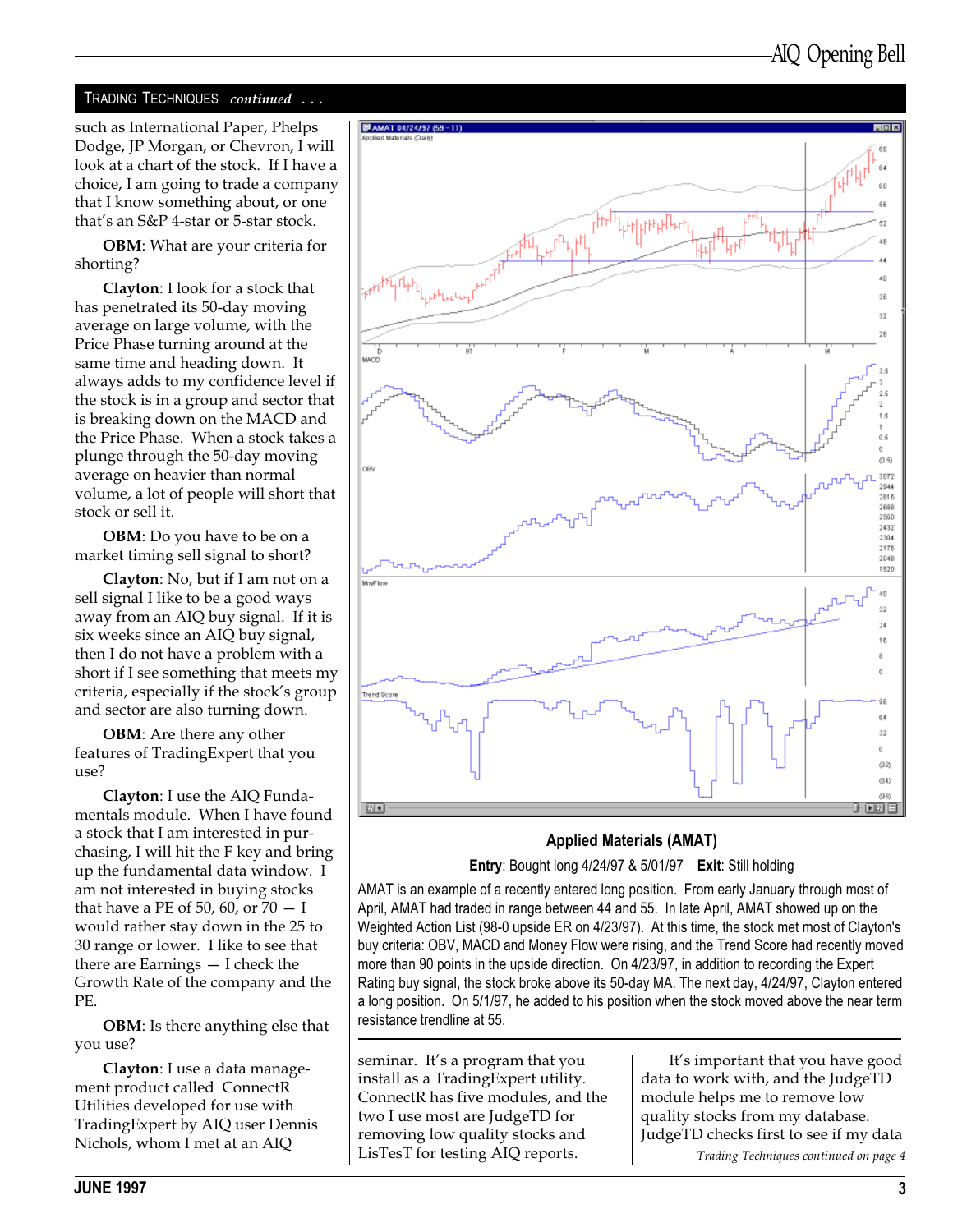#### TRADING TECHNIQUES continued ...

is up to date through my last market date and flags stocks that are not being updated. It also flags for me those stocks that don't trade over \$5 and stocks that don't have a distinct closing price at least 30% of the time. In addition, the program pinpoints any stocks that don't trade over 15,000 shares a day over the last 100 days, and any stocks that have five days of zero volume during that same 100 day period. All of these parameters are user definable.

The program builds a tag list of these stocks. All I have to do is go into Data Manager, bring up the tag list, and delete the stocks. I run JudgeTD once a week to clear out low quality stocks. The functionality of TradingExpert is affected if your database has low quality stocks. Important figures such as the Unconfirmed Signal ratio and the Weighted Action List ratio depend on the quality of your database.

The other module that I use, LisTesT, measures the performance of stocks in tag lists produced from TradingExpert reports. For example, if you want to check the performance of the Price Volume Divergence report, you can run the report on the first of every month, save the stocks in tag lists, then ask LisTesT to test a particular tag list if you bought on the open this particular day and sold on the close a month later. LisTesT tells you the percentage gain on each stock, the aggregate gain for all of them, and the gain of the S&P 500 over that same period . I tested the Price Volume Divergence report and the Weighted Action List and find that these are two of the better AIQ reports of the ones I use and have checked with LisTesT.

OBM: What are the other three modules of ConnectR?

Clayton: A third module, called MOVER, finds stocks that meet different parameters that you set, such as a range of ER ratings or crossed above lower ESA Band on a certain date. The fourth module,



## American Intl Group (AIG)

Entry: Bought long 9/9/96 Exit: Sold 2/19/97

After a substantial runup throughout 1995, AIG peaked in mid-February, 1996 at 103. During the following three months, the stock corrected, eventually retreating to 88 in May, 1996. From May to September, the stock made several unsustained upward moves and at the end of August was trading around 95. From 8/29 to 9/9, AIQ issued five buy signals on AIG of magnitude 98 or 99 and the stock appeared poised for another run to new high ground. Finally on 9/9, the stock gapped up on the open crossing its 50-day moving average. Clayton decided it was time to take a position. In addition to the Expert Rating signals, all of his important indicators were in buy territory. Money Flow was positive, MACD and OBV were rising, and the Trend Score was increasing rapidly. This position was closed on 2/19/97 at a handsome profit.

VPRO, looks for highs, lows, gaps up, gaps down, volume up, volume down. You set the criteria.

I have heard users talk about the 16-56  $ER - I$  have checked these numbers...and I have not seen anything that indicates these are good numbers to buy on.

The fifth module, XtractER, looks for specific ER's. I have heard users talk about the  $16-56$  ER  $-$  I have checked these numbers and I haven't found that they are all that effective. I have not seen anything to indicate these are good numbers to buy on. I

like the 95 or higher, for buy or sell.

Editor's Note: ConnectR with all five modules sells for \$125. You can also purchase each module separately. For information, contact AIQ user Dennis Nichols, 608- 251-7355.

OBM: You say you are a short term to intermediate term trader. How do you know when to sell? What is your exit strategy?

Clayton: Buying is the easy part; selling is always hard. When I buy a stock, I put a 10% stop under the purchase price. Once I have a 10% profit, I raise the stop to at least the entry price. After that I use different techniques to lock in gains. When I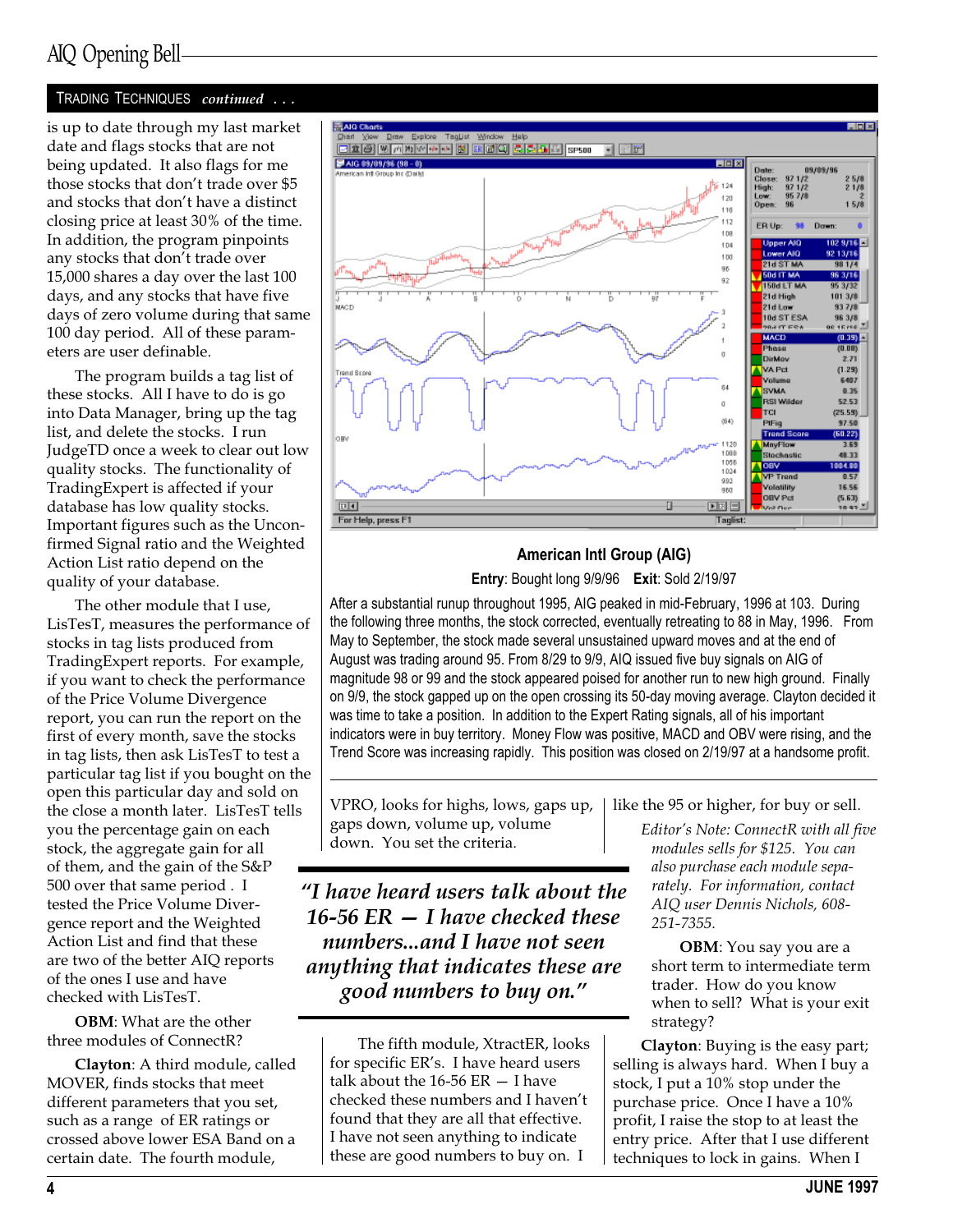#### TRADING TECHNIQUES continued ...

have a 25% gain, I try to lock in at least 50% of the gain. If I get a 50% gainer, I try to hold 80% of my profits. I also will use a trendline to get out if I have a 50 to 60% gainer. When there is a break on the trendline, I'm gone. When I'm stopped out I just count my profits and don't look back.

OBM: Do you set the stops in the Profit Manager?

Clayton: Yes. Immediately after making a buy, I always set a stop on my Internet brokerage account. After Ive got a profit locked in, I cancel the stop and start using the Profit Manager to calculate my stops. These are mental stops that I will act on at the end of day should they be broken. If I am going to be out of town, I will place the stops with the broker.

OBM: How do you handle losses?

Clayton: It was hard at first to take losses, but I have come to realize that a small loss is much better than getting taken down into a 20-30% loss. Once you're down that much, it takes a tremendous move just to get back even. I am constantly learning that small losses can improve your trading results. Once I'm stopped out (either with a loss or a gain), I want to leave that stock alone for a while. When I'm taken out of a stock, I usually take the stock off my tag list. I use TradeStation for live quotes during the day, and I also remove the stock from that list so that I don't see it if it runs up another 10-15%.



#### 3 Com Corp (COMS)

Entry: Sold short 1/27/97 Exit: Covered short 2/12/97 at 40

During the last five months of 1996, COMS gained almost 130% (rising from 35 to 80). On 12/ 10/96, AIQ issued a 95 down sell signal. During the following six weeks, the stock declined gradually. By mid January, although trading below its 50-day MA, COMS appeared to have established solid support at 70 1/2. Then, on 1-24-97, COMS broke below support closing at 68 3/4 on increased volume. At this time, OBV and Money Flow both broke below their previously upward sloping trendlines while MACD and Trend Score were falling rapidly. Having met his short selling criteria, Clayton entered a short position on 1/27/97 and the stock continued its rapid descent. Clayton covered at 40 after the stock fell well below the lower Trading Band and began to recover.

There's a famous saying - Nobody ever went broke taking profits.

> OBM: Any final words? Clayton: TradingExpert is an

#### AIQ EDUCATIONAL SEMINARS

#### 1997 Lake Tahoe Seminar

Hyatt Regency Hotel, Incline Village, Nevada

Thursday thru Saturday, September 25 thru 27

All-day Options Session Wednesday Sept. 24

Tracks for beginners and more advanced users of AIQ TradingExpert

Keynote speakers:

- Linda Bradford Raschke: modern applications of classic timing techniques
- Michael Burke: timing industry groups with Point and Figure analysis

For reservations or more information, call: 1-800-332-2999

awesome product. It's an excellent charting package but also has the screening properties that give you buy and sell ideas. I try to stay away from stories about stocks, from listening to somebody hyping a particular stock. I try to just look at the technicals. I don't like hot tips. I use a discount broker and I trade over the Internet. I am not influenced by what brokers are hyping. I even turn off CNBC most of the time and concentrate on market timing and stock selection.  $\blacksquare$ 

Dr. Clayton can be contacted by email at dds2@texoma.net.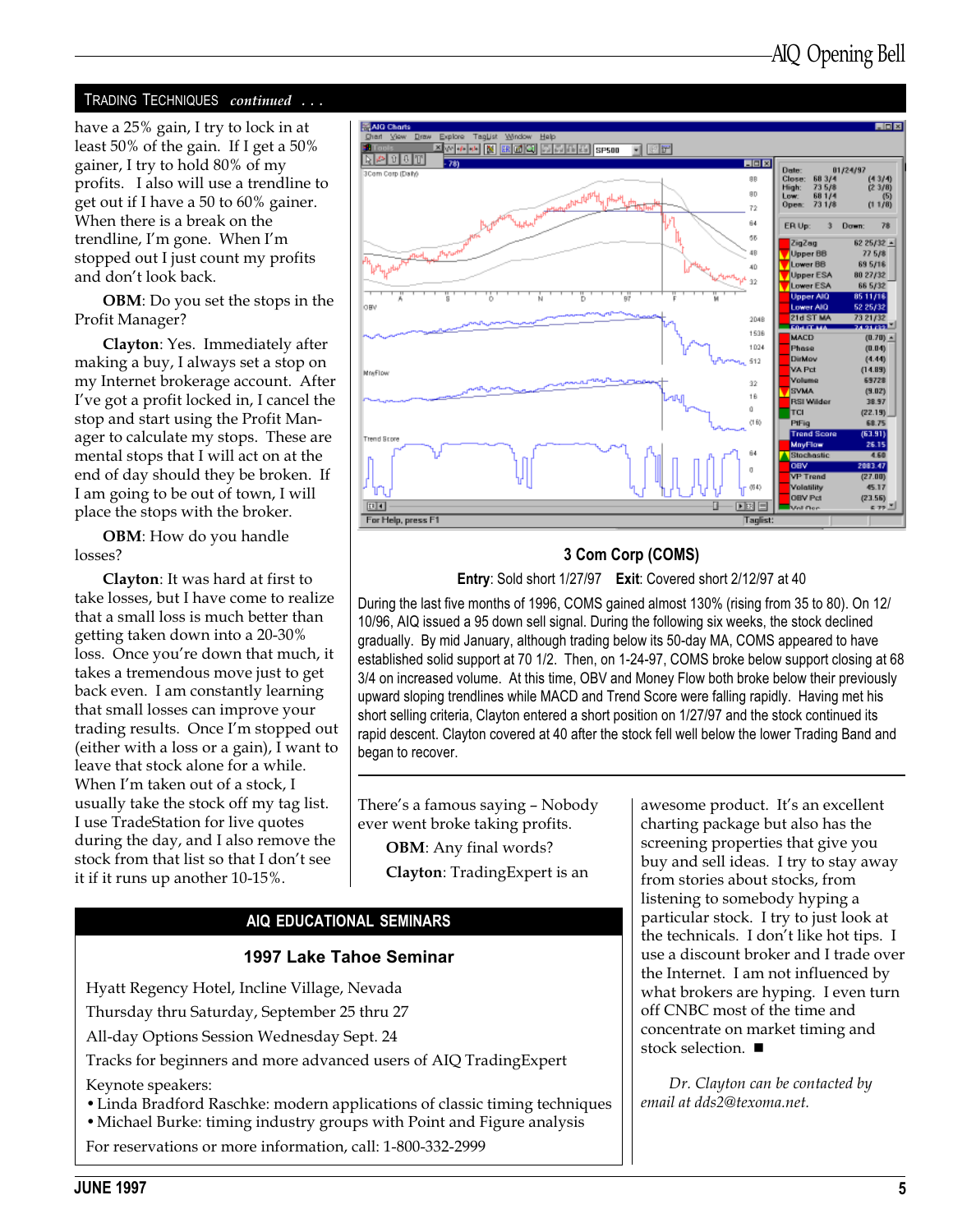### USING AIQ REPORTS

# REDESIGNED PRICE VOLUME DIVERGENCE REPORT GIVES BETTER RESULTS

By David Vomund

#### DAVID VOMUND

earching for positive and negative divergences has always played an important role in technical analysis. A positive divergence occurs when an indicator is increasing at the same time that a stock is decreasing. The opposite is true for negative divergences. AIQ's Price Volume Divergence report is designed to act as a time saver for those interested in seeking such divergences.

The difficult part in creating this report was to design a formula that would pick stocks whose divergences were obvious when looking at their charts. In most cases, it was apparent as to why a stock appeared at the top of the report but there were cases where the divergences were hard to see. After experimenting, we have

|             |                                                        |     |               |             |                          |      |                  |              | Figure 1      |     |
|-------------|--------------------------------------------------------|-----|---------------|-------------|--------------------------|------|------------------|--------------|---------------|-----|
|             | 2 AID Reports - [Daily Price Volume Divergence 4/3/97] |     |               |             |                          |      |                  |              |               |     |
|             | 30 Beparts Settings View Generate Help                 |     |               |             |                          |      |                  |              |               |     |
| Ų.          | <b>DADE</b><br>団                                       |     | eoro          |             |                          |      |                  |              |               |     |
|             | Price Volume Divergence Positive                       |     |               |             | <b>Stock------------</b> |      | $-6$ roup $-$    |              |               |     |
| Tipk at     | <b>Stock</b>                                           |     | <b>Filter</b> | <b>SChe</b> | 15.                      | DT5  | <b>Emerge</b>    |              | <b>12 DIS</b> |     |
| <b>Land</b> | IntelCorp.                                             | 33  | 1405/B        | D.          | 81                       | Ш    | <b>ELCTRONS</b>  | т            | 1131          | 49. |
| EMM         | Eastham Drenical                                       | 33  | 533/B         | īа          | <b>TEGI</b>              |      | <b>D-EMICAL</b>  | <b>FILO</b>  | ū             |     |
| WNT         | Wall Mart Stores Inc.                                  | 90. | 273/4         | 围           | 28                       | m    | <b>RETAILGE</b>  | <b>ILION</b> | ŋ.            |     |
| 阻咳          | Niagara Mohawk Pwr Corp.                               | 79  | B 3/B         | D           | BB.                      | n    | <b>FLEGT DOM</b> | IK.          | Ю             |     |
| UTX         | United Technologies                                    | 70  | 74.7/B        | 围           | 40                       | ш    | MANIFACTI        | TBB.         | ū             |     |
| TLAB        | Tellab Inc.                                            | 61  | 261/B         | nu          | rzi                      | пгл  | <b>JONNUNED</b>  | īМ           | Bai           |     |
| DIE         | DTE Energy Co.                                         | 56  | $Z^T$         | Ш           | IM.                      | 19.  | <b>ELECT DOM</b> | IK.          | Ш             |     |
| HIRS        | <b>Haris Corp Del</b>                                  | 52. | 74 5/B        | ľΝ          | [48]                     | LIN. | <b>JONNUNED</b>  | тал          | Bal           | 201 |
|             |                                                        |     |               |             |                          |      |                  |              |               |     |

|             | t team a magazine continuous magazine consideration. |     | <b><i>SERVICE EXECUTIVE</i></b> |      |         | <u>Stock------------</u> | <u>. issup</u>   |               |            |            |
|-------------|------------------------------------------------------|-----|---------------------------------|------|---------|--------------------------|------------------|---------------|------------|------------|
| Tipker      | Stock.                                               |     | <b>With Primer</b>              | 3Chg | -13 DTS |                          | <b>Beaup</b>     | <b>IS DIS</b> |            |            |
| <b>HAR</b>  | Mariott let'll no.                                   | 33  | 503/4                           | D.   | IБN     | 14                       | <b>LODGINEH</b>  | гчι           | 21         | Ìщ,        |
| PCG.        | Radillo Gae & Eleg Co.                               | 39. | 231/B                           | M    | हरा     | <b>IZBI</b>              | <b>ELECT DOM</b> | nsa           |            |            |
| <b>MOD</b>  | MCI Communications Corp.                             |     | 36 26                           | Ю    | ाध्या   |                          | <b>TELECONL</b>  | 43.           | 104        |            |
| UKR.        | Uncoal Cop                                           | æ.  | 385/B                           | K    | DB.     | 5.                       | <b>OLDMEST</b>   | ाला           | <b>KIT</b> |            |
| <b>FON</b>  | <b>Sorini Corp.</b>                                  | 29  | 445/B                           | [4]  | IE4I    |                          | <b>TELECONL</b>  | 43.           | 104        |            |
| <b>BLL</b>  | <b>Ball Corp.</b>                                    | 15. | 261/B                           | D    | 清清      | 12                       | <b>CONTAINN</b>  | BВ            | 39         |            |
| <b>BF-B</b> | Brown Forman Corp.                                   | 14  | 471/B                           | [4]  | roa     | пто                      | BEVERAGA.        | <b>TEXT</b>   | 1150       |            |
| <b>CPB</b>  | Canadell Soua Co.                                    |     | 5 455/B                         |      |         | м                        | <b>RODOUMP</b>   | <b>IR21</b>   |            | <b>SEC</b> |
|             |                                                      |     |                                 |      |         |                          |                  |               |            |            |

redesigned the formula for the divergence report and are getting a better selection of stocks with diver-



gences that are more easily seen. This new formula is used in the Price Volume Divergence report in the new 4.0 version of TradingExpert, which will begin shipping later this month.

In designing the new formula, we wanted to see whether the recent price movement in the Money Flow or On Balance Volume indicators was significant or if the recent movement was simply a part of normal fluctuation. To accomplish this, we looked at the recent indicator activity (by default 15 days) and compared it to the overall range in the indicator over the last few months. Those stocks whose indicators were showing significant strength/weakness relative to their normal range had a higher ranking on the report. Another factor in the ranking is difference between the indicator activity relative to the activity in the stock price. Those stocks whose indicators are significantly stronger/weaker than the activity of the stock will have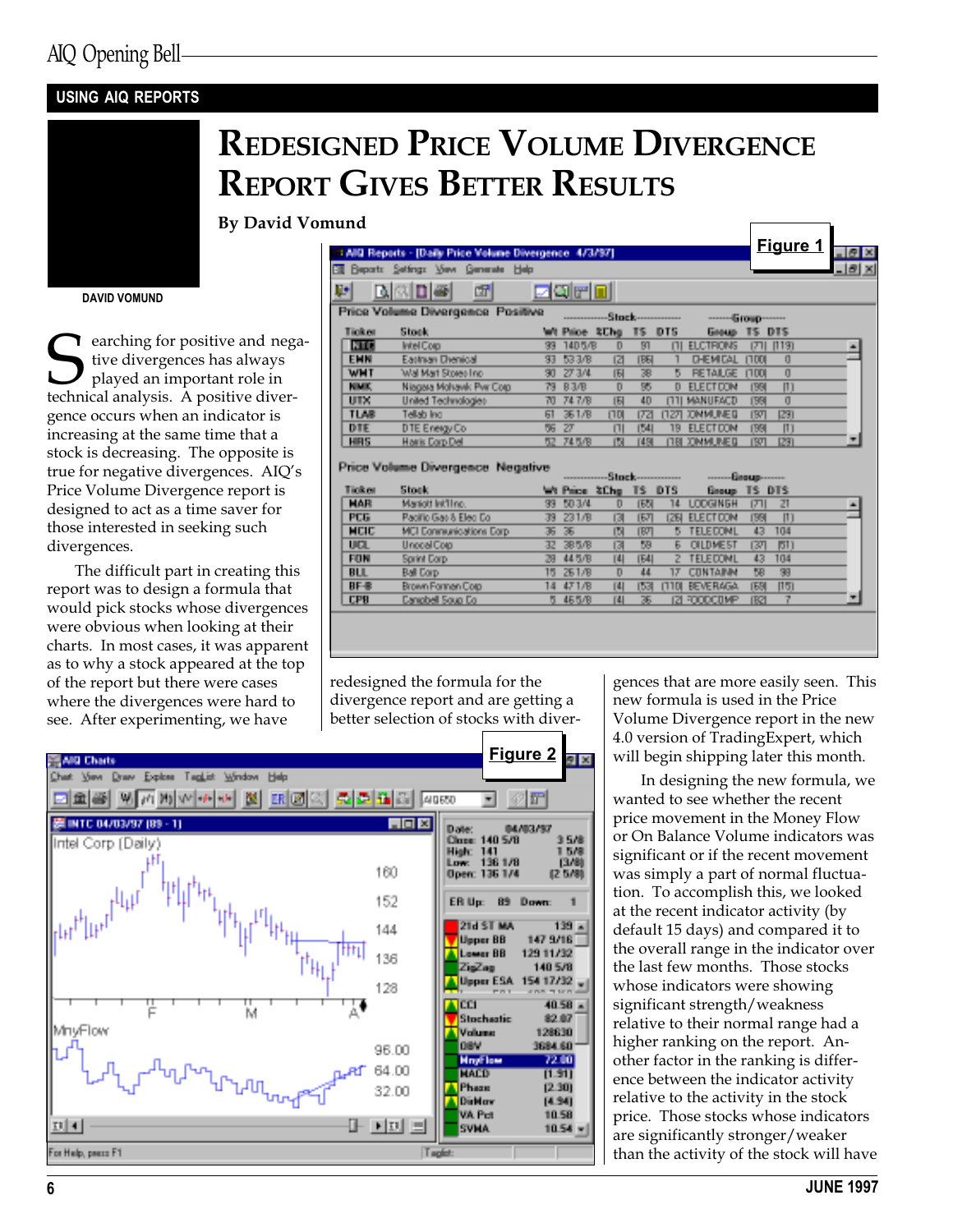Table 1

#### USING AIQ REPORTS continued ...

a higher ranking on the report. In order for a stock to appear on the positive divergence section of the report, the stock must have decreased over the last 15 days at the same time that a composite of its Money Flow and On Balance Volume indicators has risen.

To clarify this screening technique, we'll look at Intel Corp., the stock that appeared on the top of the report on April 3 (**Figure 1**). Intel along with its Money Flow indicator is displayed in **Figure 2**. We drew a trendline connecting the closing price of the security over the last 15 days and then drew a similar trendline on the Money Flow indicator. Notice that the price of Intel decreased slightly over this time period. At the same time, its Money Flow indicator made a low in mid-March and began a steady advance. Intel's On Balance Volume indicator (not shown) was moving in line with the stock.

How do the results of the new Price Volume Divergence report compare to the original report? We performed the same test as was reported in the February 1997 Opening Bell, using the new report calculations, and compared the results to the

|             |                                       | Old Report-                           | New Report-                           |                                |  |  |
|-------------|---------------------------------------|---------------------------------------|---------------------------------------|--------------------------------|--|--|
|             | <b>Positive Div.</b><br>Stocks $(\%)$ | <b>Negative Div.</b><br>Stocks $(\%)$ | <b>Positive Div.</b><br>Stocks $(\%)$ | Negative Div.<br>Stocks $(\%)$ |  |  |
| 1993        | 1.95                                  | 1.94                                  | 2.69                                  | 0.07                           |  |  |
| 1994        | 0.95                                  | $-0.03$                               | 0.65                                  | $-1.15$                        |  |  |
| 1995        | 2.43                                  | 3.00                                  | 2.34                                  | 3.71                           |  |  |
| 1996        | 0.49                                  | $-0.60$                               | 1.40                                  | 0.22                           |  |  |
| $1997*$     | 3.20                                  | 2.12                                  | 2.78                                  | 1.88                           |  |  |
| $Average =$ | 1.80                                  | 1.29                                  | 1.97                                  | 0.95                           |  |  |

original report. Specifically, at the beginning of each month, we ran the Price Volume Divergence report on a database of the S&P 500 stocks. The top five stocks that appeared on the report were purchased and held for the remainder of the month at which time a new report was generated. Our test dates back to 1993.

Table 1 shows the results of this study. We are encouraged to see that



the average gain in the positive divergence stocks is higher with the new report. Also, the spread between the return on the positive divergence stocks compared to the negative divergence stocks is twice as much using the new report. There is a 1% difference between the positive divergence stocks and the negative divergence stocks per month. Ignoring commissions and slippage, that means you can have a market neutral position by going long the positive divergence stocks and shorting the negative divergence stocks and end up with a 12% annual return.

This is not a strategy that we recommend because the commissions and slippage would lower that return and the monthly results are far from consistent. Nevertheless, we can see that the report is effective in determining what will outperform and underperform so it should be used along with other elements of a trading process.

Our Intel example provides a good illustration of how the divergence report is used with a broader investment strategy. In AIQ's Growth Stock Investing video tape, we discuss a method of using the weekly trading bands to identify

Using AIQ Reports continued on page 8